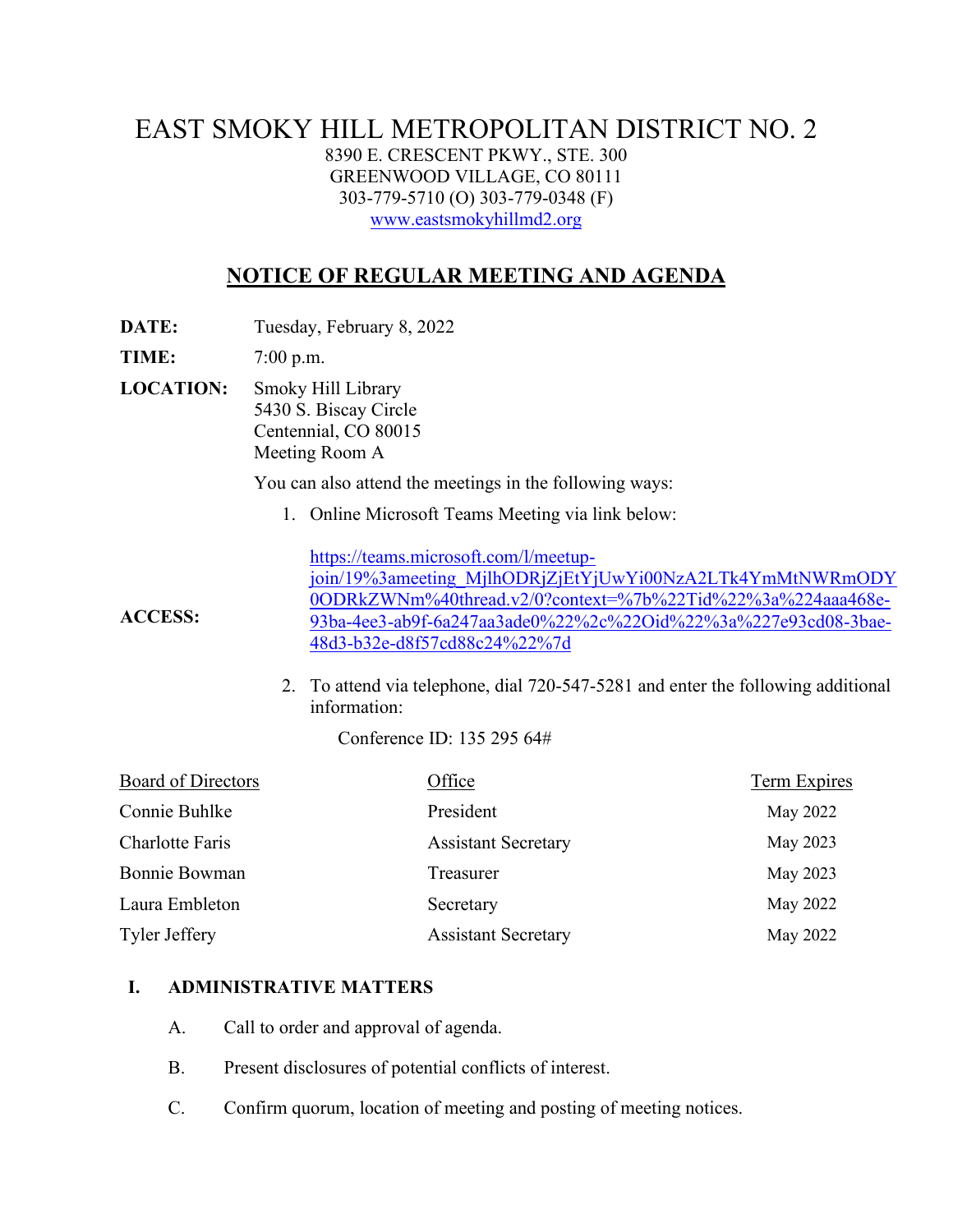D. Public comment.

Members of the public may express their views to the Board on matters that affect the District that are otherwise not on the agenda. Comments will be limited to three (3) minutes per person.

- **II. CONSENT AGENDA** (These items are considered to be routine and will be approved by one motion. There will be no separate discussion of these items unless requested, in which event, the item will be removed from the Consent Agenda and considered in the Regular Agenda.)
	- A. Review and approve Minutes from the November 9, 2021 and January 17, 2022 meetings (enclosed).

## **III. LEGAL MATTERS**

- A. Review and discuss Notice of 2022 Hourly Rates from White Bear Ankele Tanaka & Waldon (enclosed).
- B. Review and consider ratification of 2022 Annual Administrative Resolution (enclosed).
- C. Review and consider adoption of Resolution Designating the District's Website for the Posting of Meeting Notices and 24-Hour Posting Location (enclosed).
- D. Other.

#### **IV. FINANCIAL MATTERS**

- A. Review and consider acceptance of Unaudited Financial Statements as of December 31, 2021 and Cash Position Report (enclosed).
- B. Review and ratify approval of Bill.com payments totaling \$18,203.87 and Directors' Fees (enclosed).
- C. Consider adoption of a resolution authorizing the District to issue and refund general obligation indebtedness consisting of its General Obligation Refunding Bonds, Series 2022, in an approximate principal amount of \$3,500,000, which amount is subject to increase or decrease as determined by the Board, or as otherwise permitted by any resolution adopted by the Board at such meeting, and, in connection therewith, the Board will consider a resolution: authorizing the issuance of such indebtedness; approving, ratifying and confirming the execution of certain documents; making determinations and findings as to other matters related to such financing transaction; authorizing incidental action; and repealing prior inconsistent actions (enclosed).
- D. Conduct Public Hearing on 2022 Budget Amendment
	- i. Consider Adoption of Resolution Amending 2022 Budget (enclosed).